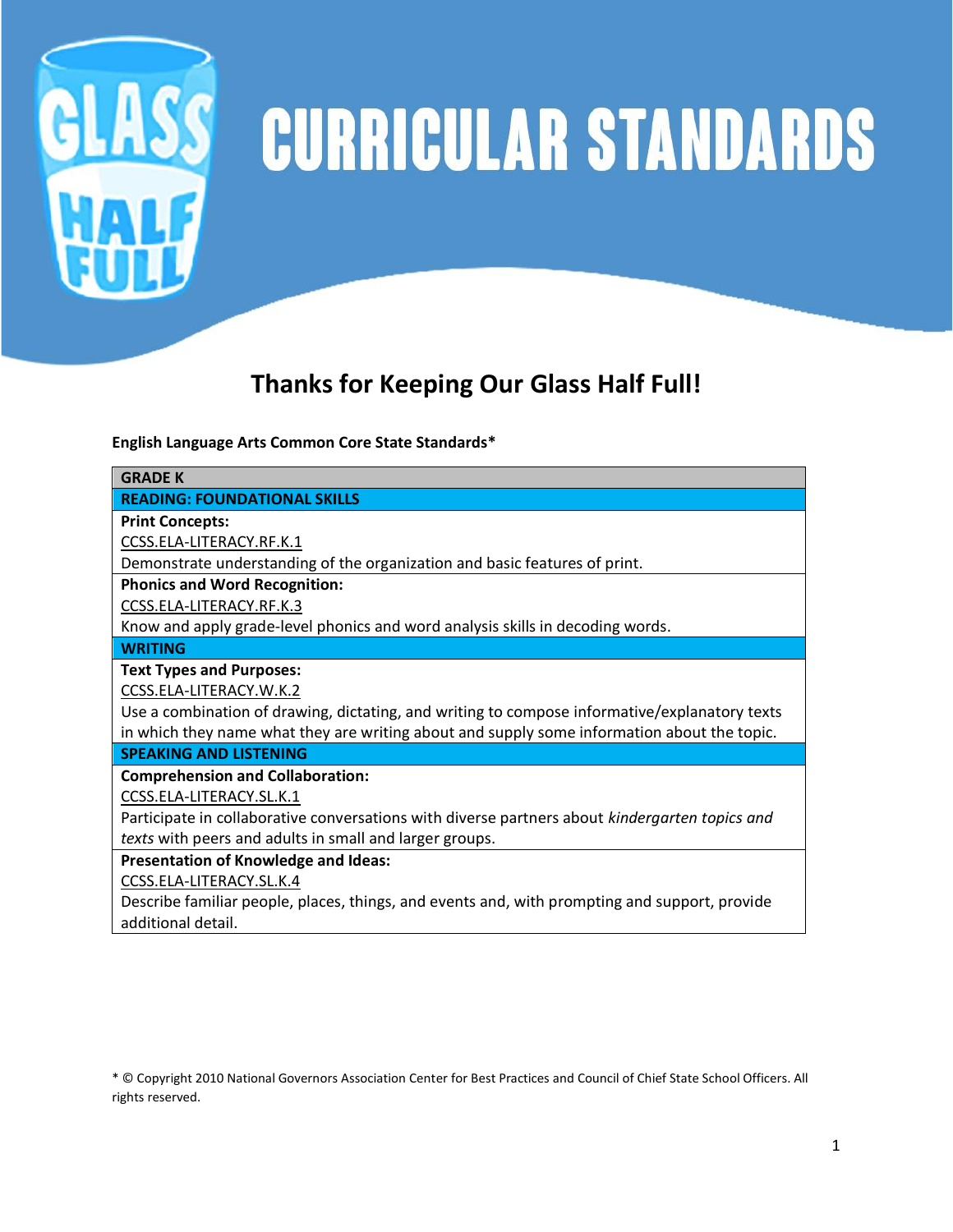**GRADE 1**

# **READING: FOUNDATIONAL SKILLS**

**Print Concepts:**

[CCSS.ELA-LITERACY.RF.1.1](http://www.corestandards.org/ELA-Literacy/RF/1/1/)

Demonstrate understanding of the organization and basic features of print.

**Phonics and Word Recognition:**

[CCSS.ELA-LITERACY.RF.1.3](http://www.corestandards.org/ELA-Literacy/RF/1/3/)

Know and apply grade-level phonics and word analysis skills in decoding words.

**WRITING**

# **Text Types and Purposes:**

[CCSS.ELA-LITERACY.W.1.2](http://www.corestandards.org/ELA-Literacy/W/1/2/)

Write informative/explanatory texts in which they name a topic, supply some facts about the topic, and provide some sense of closure.

# **SPEAKING AND LISTENING**

# **Comprehension and Collaboration:**

[CCSS.ELA-LITERACY.SL.1.1](http://www.corestandards.org/ELA-Literacy/SL/1/1/)

Participate in collaborative conversations with diverse partners about *grade 1 topics and texts* with peers and adults in small and larger groups.

**Presentation of Knowledge and Ideas:**

[CCSS.ELA-LITERACY.SL.1.4](http://www.corestandards.org/ELA-Literacy/SL/1/4/)

Describe people, places, things, and events with relevant details, expressing ideas and feelings clearly.

#### **GRADE 2**

# **READING: FOUNDATIONAL SKILLS**

**Phonics and Word Recognition:**

[CCSS.ELA-LITERACY.RF.2.3](http://www.corestandards.org/ELA-Literacy/RF/2/3/)

Know and apply grade-level phonics and word analysis skills in decoding words.

**Fluency:**

[CCSS.ELA-LITERACY.RF.2.4](http://www.corestandards.org/ELA-Literacy/RF/2/4/)

Read with sufficient accuracy and fluency to support comprehension.

**WRITING**

# **Production and Distribution of Writing:**

[CCSS.ELA-LITERACY.W.2.5](http://www.corestandards.org/ELA-Literacy/W/2/5/)

With guidance and support from adults and peers, focus on a topic and strengthen writing as needed by revising and editing.

# **SPEAKING AND LISTENING**

**Comprehension and Collaboration:**

[CCSS.ELA-LITERACY.SL.2.1](http://www.corestandards.org/ELA-Literacy/SL/2/1/)

Participate in collaborative conversations with diverse partners about *grade 2 topics and texts* with peers and adults in small and larger groups.

### **Presentation of Knowledge and Ideas:**

[CCSS.ELA-LITERACY.SL.2.5](http://www.corestandards.org/ELA-Literacy/SL/2/5/)

Create audio recordings of stories or poems; add drawings or other visual displays to stories or recounts of experiences when appropriate to clarify ideas, thoughts, and feelings.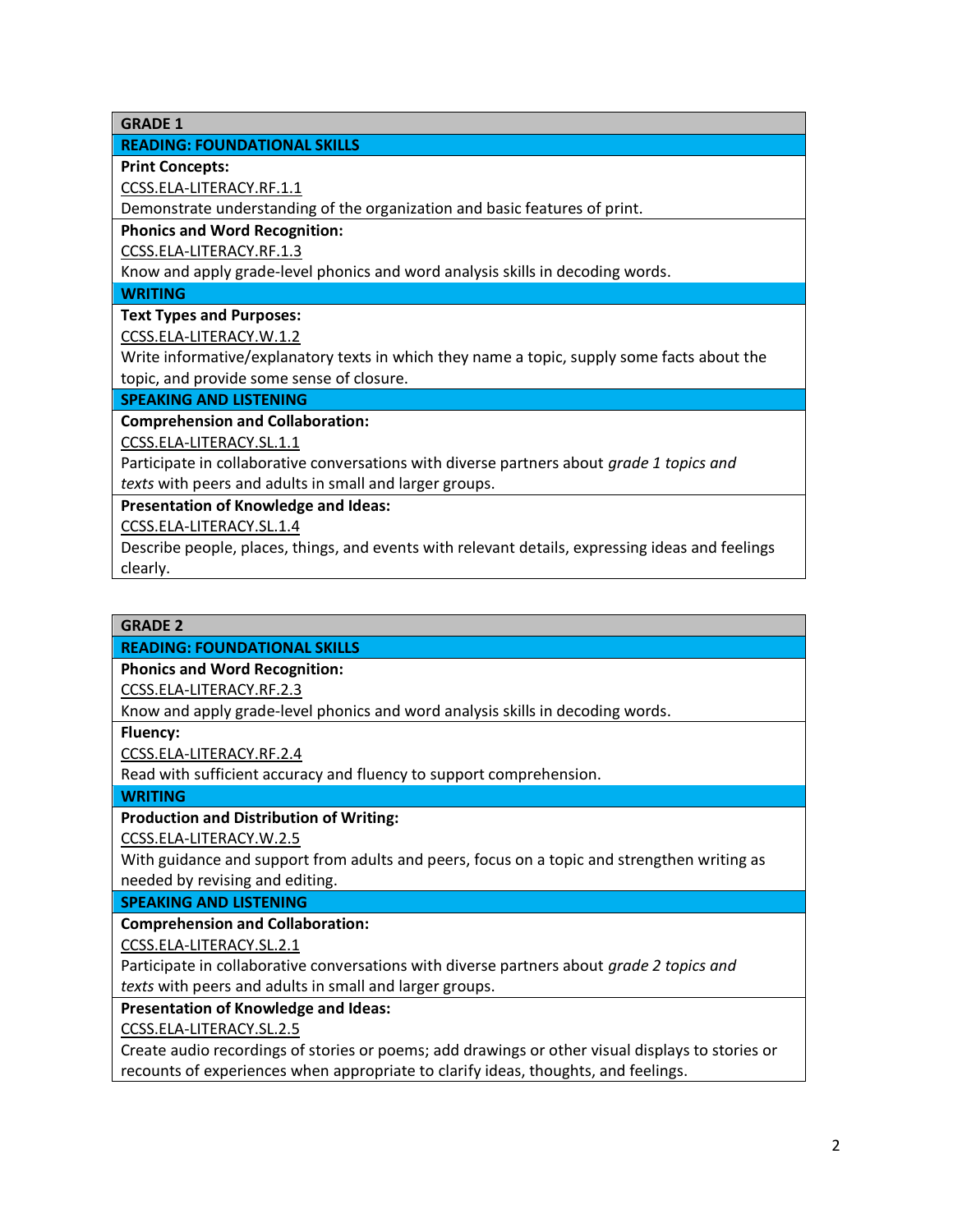**GRADE 3**

# **READING: FOUNDATIONAL SKILLS**

**Phonics and Word Recognition:**

[CCSS.ELA-LITERACY.RF.3.3](http://www.corestandards.org/ELA-Literacy/RF/3/3/)

Know and apply grade-level phonics and word analysis skills in decoding words.

**Fluency:**

[CCSS.ELA-LITERACY.RF.3.4](http://www.corestandards.org/ELA-Literacy/RF/3/4/)

Read with sufficient accuracy and fluency to support comprehension.

**WRITING**

**Production and Distribution of Writing:**

[CCSS.ELA-LITERACY.W.3.4](http://www.corestandards.org/ELA-Literacy/W/3/4/)

With guidance and support from adults, produce writing in which the development and organization are appropriate to task and purpose.

**Range of Writing:**

[CCSS.ELA-LITERACY.W.3.10](http://www.corestandards.org/ELA-Literacy/W/3/10/)

Write routinely over extended time frames (time for research, reflection, and revision) and shorter time frames (a single sitting or a day or two) for a range of discipline-specific tasks, purposes, and audiences.

**SPEAKING AND LISTENING**

**Comprehension and Collaboration:**

[CCSS.ELA-LITERACY.SL.3.1](http://www.corestandards.org/ELA-Literacy/SL/3/1/)

Engage effectively in a range of collaborative discussions (one-on-one, in groups, and teacherled) with diverse partners on *grade 3 topics and texts*, building on others' ideas and expressing their own clearly.

**Presentation of Knowledge and Ideas:**

[CCSS.ELA-LITERACY.SL.3.4](http://www.corestandards.org/ELA-Literacy/SL/3/4/)

Report on a topic or text, tell a story, or recount an experience with appropriate facts and relevant, descriptive details, speaking clearly at an understandable pace.

### **GRADE 4**

### **READING: FOUNDATIONAL SKILLS**

**Phonics and Word Recognition:**

[CCSS.ELA-LITERACY.RF.4.3](http://www.corestandards.org/ELA-Literacy/RF/4/3/)

Know and apply grade-level phonics and word analysis skills in decoding words.

**Fluency:**

[CCSS.ELA-LITERACY.RF.4.4](http://www.corestandards.org/ELA-Literacy/RF/4/4/)

Read with sufficient accuracy and fluency to support comprehension.

**WRITING**

### **Production and Distribution of Writing:**

[CCSS.ELA-LITERACY.W.4.4](http://www.corestandards.org/ELA-Literacy/W/4/4/)

Produce clear and coherent writing in which the development and organization are appropriate to task, purpose, and audience.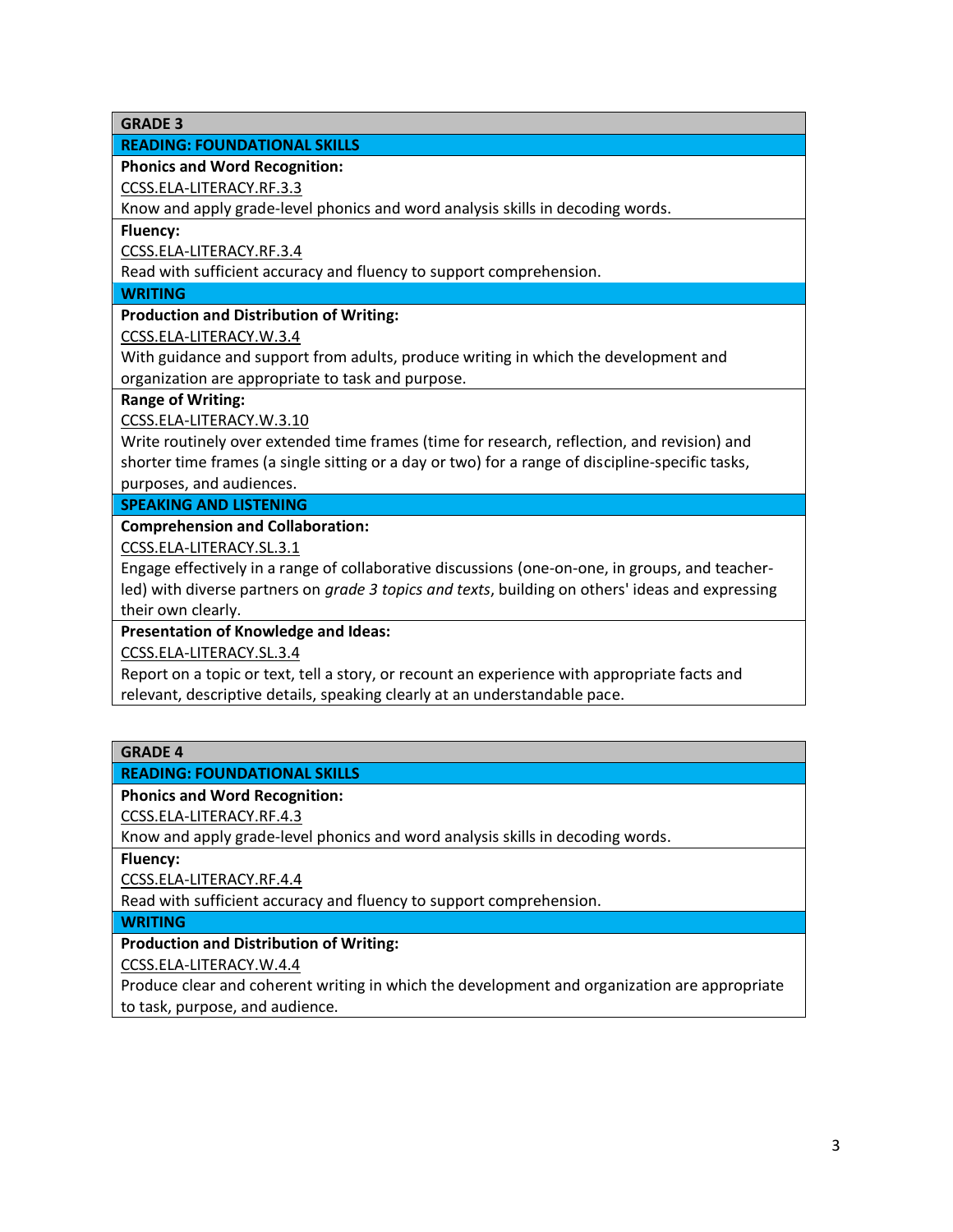# **Range of Writing:**

## [CCSS.ELA-LITERACY.W.4.10](http://www.corestandards.org/ELA-Literacy/W/4/10/)

Write routinely over extended time frames (time for research, reflection, and revision) and shorter time frames (a single sitting or a day or two) for a range of discipline-specific tasks, purposes, and audiences.

# **SPEAKING AND LISTENING**

# **Comprehension and Collaboration:**

# [CCSS.ELA-LITERACY.SL.4.1](http://www.corestandards.org/ELA-Literacy/SL/4/1/)

Engage effectively in a range of collaborative discussions (one-on-one, in groups, and teacherled) with diverse partners on *grade 4 topics and texts*, building on others' ideas and expressing their own clearly.

# **Presentation of Knowledge and Ideas:**

[CCSS.ELA-LITERACY.SL.4.4](http://www.corestandards.org/ELA-Literacy/SL/4/4/)

Report on a topic or text, tell a story, or recount an experience in an organized manner, using appropriate facts and relevant, descriptive details to support main ideas or themes; speak clearly at an understandable pace.

### **GRADE 5**

# **READING: FOUNDATIONAL SKILLS**

# **Phonics and Word Recognition:**

[CCSS.ELA-LITERACY.RF.5.3](http://www.corestandards.org/ELA-Literacy/RF/5/3/)

Know and apply grade-level phonics and word analysis skills in decoding words.

#### **WRITING**

# **Production and Distribution of Writing:**

[CCSS.ELA-LITERACY.W.5.4](http://www.corestandards.org/ELA-Literacy/W/5/4/)

Produce clear and coherent writing in which the development and organization are appropriate to task, purpose, and audience.

### **Range of Writing:**

[CCSS.ELA-LITERACY.W.5.10](http://www.corestandards.org/ELA-Literacy/W/5/10/)

Write routinely over extended time frames (time for research, reflection, and revision) and shorter time frames (a single sitting or a day or two) for a range of discipline-specific tasks, purposes, and audiences.

# **SPEAKING AND LISTENING**

### **Comprehension and Collaboration:**

[CCSS.ELA-LITERACY.SL.5.1](http://www.corestandards.org/ELA-Literacy/SL/5/1/)

Engage effectively in a range of collaborative discussions (one-on-one, in groups, and teacherled) with diverse partners on *grade 5 topics and texts*, building on others' ideas and expressing their own clearly.

### **Presentation of Knowledge and Ideas:**

# [CCSS.ELA-LITERACY.SL.5.5](http://www.corestandards.org/ELA-Literacy/SL/5/5/)

Include multimedia components (e.g., graphics, sound) and visual displays in presentations when appropriate to enhance the development of main ideas or themes.